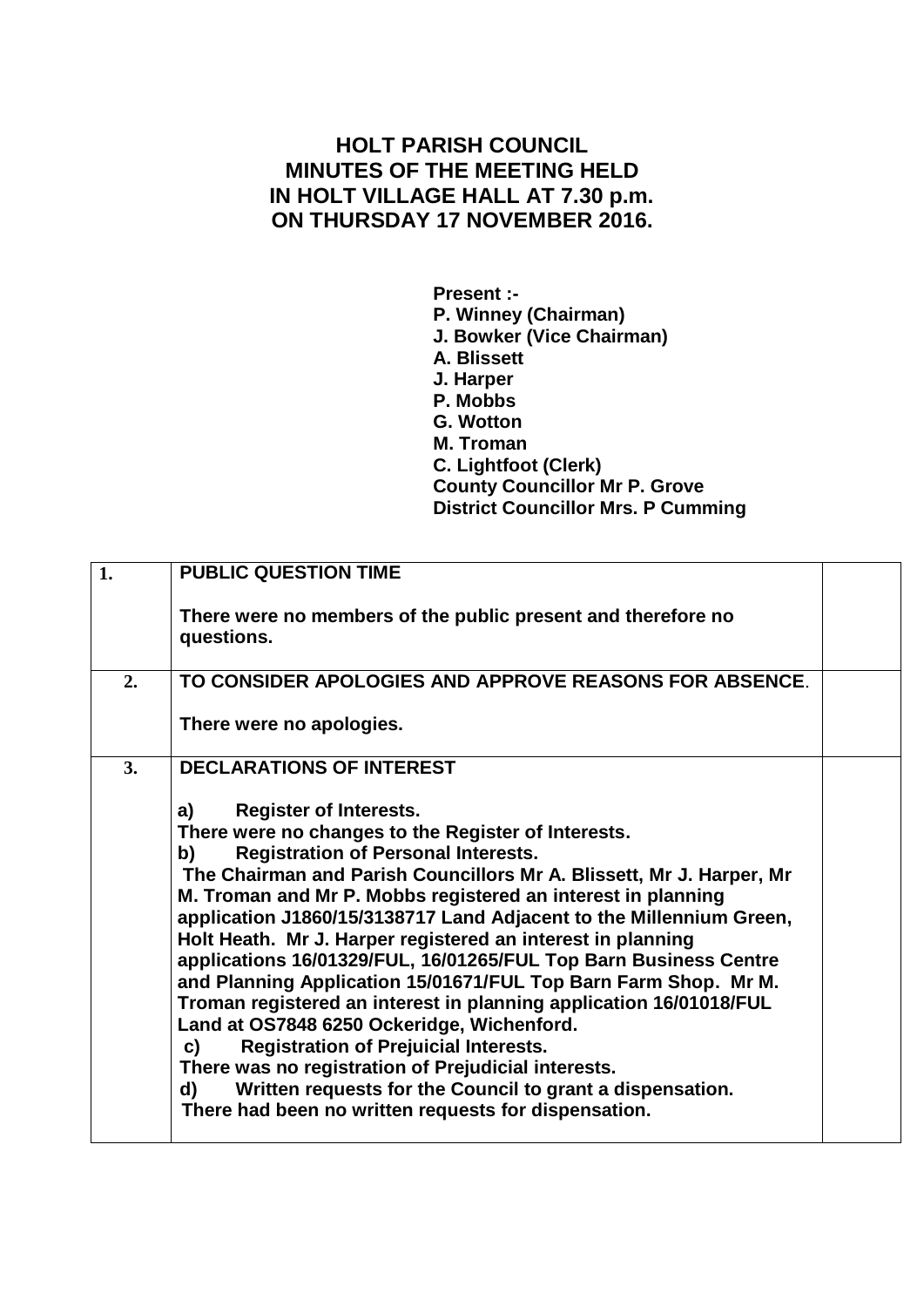| $\overline{4}$ . | <b>COUNTY AND DISTRICT COUNCILLOR REPORTS.</b>                                                                                                                                                                                                                                                                                                                                                                                                                                                                                                                                                                                                                                                                                                                                                                                                                                                                                                                                                                                                                                                                                                                                                                                                                                                                                                                                                                                                                                                                                                                                                                                                                                      |           |
|------------------|-------------------------------------------------------------------------------------------------------------------------------------------------------------------------------------------------------------------------------------------------------------------------------------------------------------------------------------------------------------------------------------------------------------------------------------------------------------------------------------------------------------------------------------------------------------------------------------------------------------------------------------------------------------------------------------------------------------------------------------------------------------------------------------------------------------------------------------------------------------------------------------------------------------------------------------------------------------------------------------------------------------------------------------------------------------------------------------------------------------------------------------------------------------------------------------------------------------------------------------------------------------------------------------------------------------------------------------------------------------------------------------------------------------------------------------------------------------------------------------------------------------------------------------------------------------------------------------------------------------------------------------------------------------------------------------|-----------|
|                  | District Councillor Mrs P. Cummings reported the following matters of<br>note.<br>a) Planning issues.<br>Appeal No. J1860/W/15/3138717 Land Adjacent to the Millennium<br>Green, Holt Heath.<br>District Councillor Mrs P. Cumming reported on the Appeal Hearing<br>for the application for development of land adjacent to the Millennium<br>Green. The appeal lasted for the full day and consisted of the hearing<br>and a site visit. Parish Councillors Mr P. Mobbs and Mr J. Bowker<br>reported back on the hearing from the perspective of Parish Council.<br>An outcome has not yet been received.<br>Planning Application 15/00811/OUT Outline application for 24<br>dwellings, Field off School Lane.<br>District Councillor Mrs P. Cumming further noted that planning<br>application 15/00811/OUT Outline application for 24 dwellings, Field<br>off School Lane would be subject to an Appeal. Parish Council<br>expressed surprise over this as they had not yet received details<br>relating to the refusal of the original application. The Clerk agreed to<br>follow up this issue with MHDC planning.<br>Planning Application 16/01018/FUL Land at OS7848 6250 Ockeridge,<br>Wichenford.<br>District Councillor Mrs P. Cumming reported that this application was<br>due to go before Committee on 7 December 2016. Parish Council did<br>not feel it was necessary to send a representative to the Committee<br>Meeting as Parish Council's reasons for refusal had been clearly<br>documented.<br>County Councillor Mr P. Grove provided the Clerk with a copy of his<br>report on County Council matters. Parish Council noted the contents<br>of the report. | <b>CL</b> |
| 5.               | TO APPROVE THE MINUTES OF THE MEETING OF HOLT PARISH<br><b>COUNCIL HELD ON 20 OCTOBER 2016.</b>                                                                                                                                                                                                                                                                                                                                                                                                                                                                                                                                                                                                                                                                                                                                                                                                                                                                                                                                                                                                                                                                                                                                                                                                                                                                                                                                                                                                                                                                                                                                                                                     |           |
|                  | The minutes of the Meeting of Holt Parish Council held on Thursday 20<br>October 2016 were approved by Parish Council and signed by the<br>Chairman as a true record.                                                                                                                                                                                                                                                                                                                                                                                                                                                                                                                                                                                                                                                                                                                                                                                                                                                                                                                                                                                                                                                                                                                                                                                                                                                                                                                                                                                                                                                                                                               |           |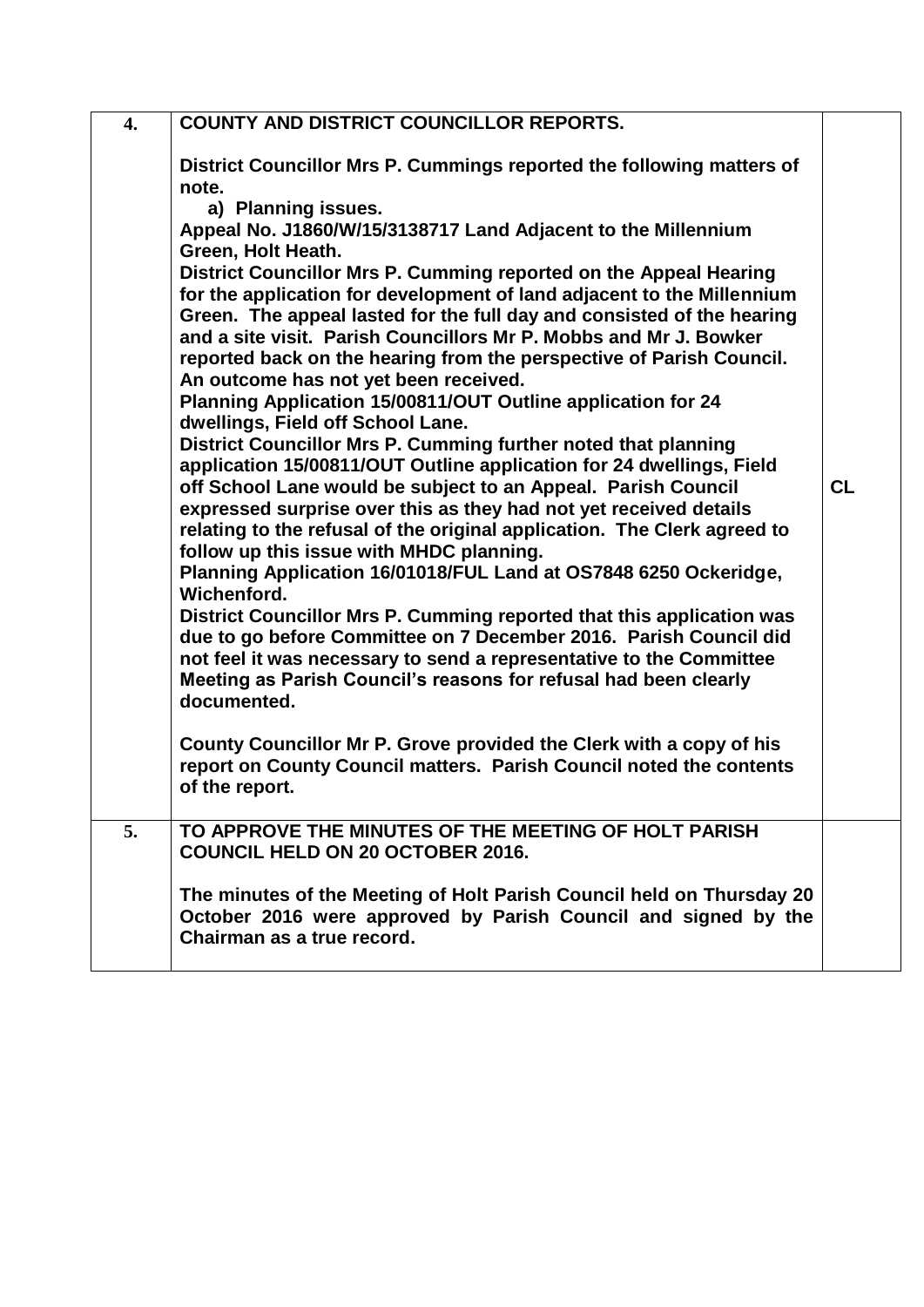| <b>PROGRESS REPORTS</b><br>6.                           |                                                                                                                                                                                                                                                                                                                                                                                                                                                                                                                                                                                                                                                                                                                                                                                                 |            |
|---------------------------------------------------------|-------------------------------------------------------------------------------------------------------------------------------------------------------------------------------------------------------------------------------------------------------------------------------------------------------------------------------------------------------------------------------------------------------------------------------------------------------------------------------------------------------------------------------------------------------------------------------------------------------------------------------------------------------------------------------------------------------------------------------------------------------------------------------------------------|------------|
|                                                         | a) BT Telephone Kiosk defibrillator project – progress report.<br>It was reported that 20 people had attended the defibrillator training.<br>Parish Councillor Mr P. Mobbs had compiled a list of attendees.<br>Further names were suggested by the Clerk to be added to list of<br>Parishioners who already had training in using defibrillators.<br>Mr P.<br>Mobbs reported that the defibrillator was due to be installed shortly.<br>Parish Council decided that lighting was necessary in the telephone<br>kiosk and Parish Councillor Mr P. Mobbs agreed to contact Jeremy<br>Massey to arrange this. Parish Councillor Mr P. Mobbs agreed to<br>ensure the defibrillator was registered on the appropriate websites and<br>arrange publicity for the Parish website and Parish magazine. | <b>PM</b>  |
| b) Parish Burial Ground - progress report.<br>the site. | The Clerk was asked to contact the vicar to clarify when he envisages<br>the extension to the burial ground will be consecrated.<br><b>The Chairman</b><br>reported that Mr Tim Brookes had agreed to carry out tree planting on                                                                                                                                                                                                                                                                                                                                                                                                                                                                                                                                                                | CL         |
| item.                                                   | c) Transparency fund – update on application for funding.<br>The Clerk reported that she was still awaiting the grant monies for this                                                                                                                                                                                                                                                                                                                                                                                                                                                                                                                                                                                                                                                           |            |
| Council were asked to keep making enquiries.            | d) Recruitment of Parish Footpaths Officer - update on progress.<br>There have been no further developments on this to date. Parish<br>e) Red Lion Public House - update on exterior lighting.<br>It was reported that this issue had now been addressed.<br>f) Tarmac Liaison Meeting - circulation of minutes.<br>The Clerk reported that this had now been carried out.                                                                                                                                                                                                                                                                                                                                                                                                                      | <b>ALL</b> |
| g) Community Speed Watch - progress report.             | County Councillor Mr P. Grove reported that he had requested that the<br>Road Safety Partnership came back and monitored vehicle speeds.<br>However, they were very under staffed for the area they cover.<br>h) Divisional Funding - update on applications.                                                                                                                                                                                                                                                                                                                                                                                                                                                                                                                                   |            |
| around February.                                        | County Councillor Mr P. Groves reported that the applications had<br>been received for £750.00 for the extension to the burial ground and<br>£180.00 for fencing by the cut through to Woodbury Park. He advised<br>that the monies should be received by Christmas. The Chairman<br>thanked County Councillor Mr P. Grove for his generosity.<br>County Councillor Mr P. Grove further reported that the dropped kerbs<br>in the vicinity of the Woodbury Park cut through would be installed                                                                                                                                                                                                                                                                                                  |            |
| comments.                                               | i) Worcester Local Transport Plan - update on submission of<br>The Clerk reported that Parish Council's comments had been                                                                                                                                                                                                                                                                                                                                                                                                                                                                                                                                                                                                                                                                       |            |
| submitted.<br>requests to County Highways.              | j) Footpath to Broomfields – progress reports.<br>The Clerk reported this was still outstanding despite numerous                                                                                                                                                                                                                                                                                                                                                                                                                                                                                                                                                                                                                                                                                |            |
| k) Parish Newsletter - discussion of project.           | This item was forwarded to the next Parish Council Meeting.                                                                                                                                                                                                                                                                                                                                                                                                                                                                                                                                                                                                                                                                                                                                     | <b>ALL</b> |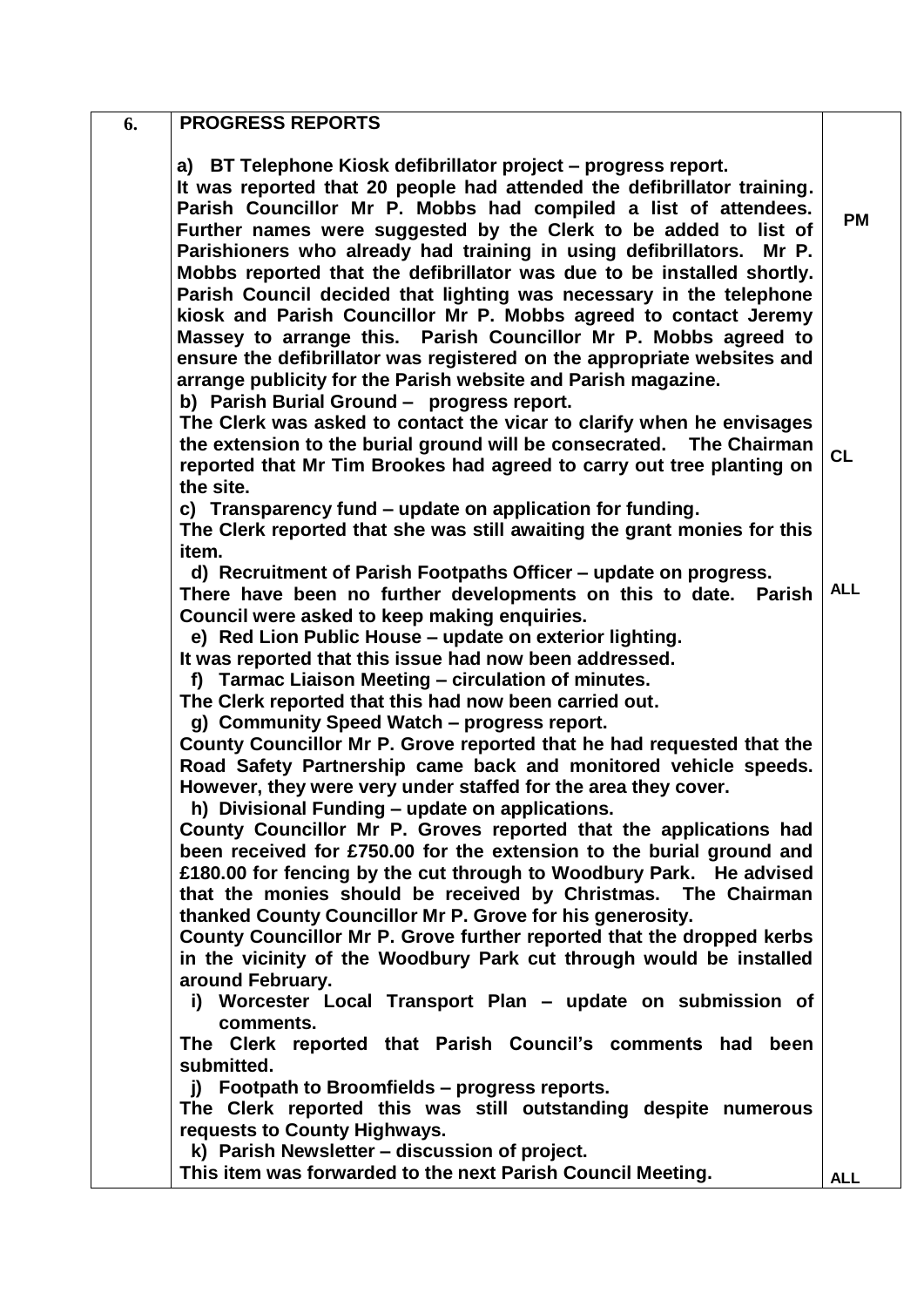| 7. | <b>PLANNING</b>                                                                                                                                                                                                                                                                                                                                                                                                                                                                                                                                                                                                                                                                                                                                                                                                                                   |            |
|----|---------------------------------------------------------------------------------------------------------------------------------------------------------------------------------------------------------------------------------------------------------------------------------------------------------------------------------------------------------------------------------------------------------------------------------------------------------------------------------------------------------------------------------------------------------------------------------------------------------------------------------------------------------------------------------------------------------------------------------------------------------------------------------------------------------------------------------------------------|------------|
|    | <b>Applications Pending.</b><br>a)                                                                                                                                                                                                                                                                                                                                                                                                                                                                                                                                                                                                                                                                                                                                                                                                                |            |
|    | 15/00811/OUT Outline application for 24 dwellings, Field off School Lane                                                                                                                                                                                                                                                                                                                                                                                                                                                                                                                                                                                                                                                                                                                                                                          |            |
|    | (Recommend Refusal)                                                                                                                                                                                                                                                                                                                                                                                                                                                                                                                                                                                                                                                                                                                                                                                                                               |            |
|    | This application was discussed under Agenda item 4 District Councillor                                                                                                                                                                                                                                                                                                                                                                                                                                                                                                                                                                                                                                                                                                                                                                            |            |
|    | reports.                                                                                                                                                                                                                                                                                                                                                                                                                                                                                                                                                                                                                                                                                                                                                                                                                                          |            |
|    | 16/01265/FUL Top Barn Business Centre. Change of use to Kindergarten                                                                                                                                                                                                                                                                                                                                                                                                                                                                                                                                                                                                                                                                                                                                                                              |            |
|    | and placement of temporary log cabin on site. (Recommend Approval).                                                                                                                                                                                                                                                                                                                                                                                                                                                                                                                                                                                                                                                                                                                                                                               |            |
|    | 16/01329/FUL Top Barn Business Centre. Change of use to mixed use,                                                                                                                                                                                                                                                                                                                                                                                                                                                                                                                                                                                                                                                                                                                                                                                |            |
|    | storage and caravan sales and the siting of an office and associated                                                                                                                                                                                                                                                                                                                                                                                                                                                                                                                                                                                                                                                                                                                                                                              |            |
|    | features (Recommend Approval.)                                                                                                                                                                                                                                                                                                                                                                                                                                                                                                                                                                                                                                                                                                                                                                                                                    |            |
|    | The Clerk reported that nothing further had been heard on these                                                                                                                                                                                                                                                                                                                                                                                                                                                                                                                                                                                                                                                                                                                                                                                   |            |
|    | applications.                                                                                                                                                                                                                                                                                                                                                                                                                                                                                                                                                                                                                                                                                                                                                                                                                                     |            |
|    | 16/01018/FUL<br>OS7848 6250<br>Ockeridge.<br><b>Wichenford</b><br>Land<br>at                                                                                                                                                                                                                                                                                                                                                                                                                                                                                                                                                                                                                                                                                                                                                                      |            |
|    | (Recommend Refusal).                                                                                                                                                                                                                                                                                                                                                                                                                                                                                                                                                                                                                                                                                                                                                                                                                              |            |
|    | This application was discussed under Agenda item 4 District Councillor<br>reports.                                                                                                                                                                                                                                                                                                                                                                                                                                                                                                                                                                                                                                                                                                                                                                |            |
|    | 16/01486/Out Wishville, Ockeridge Lane (Holt Heath).                                                                                                                                                                                                                                                                                                                                                                                                                                                                                                                                                                                                                                                                                                                                                                                              |            |
|    | The Chairman reported he had been on a site visit with regards to this                                                                                                                                                                                                                                                                                                                                                                                                                                                                                                                                                                                                                                                                                                                                                                            |            |
|    | application and he was concerned as to the size and scale of the                                                                                                                                                                                                                                                                                                                                                                                                                                                                                                                                                                                                                                                                                                                                                                                  |            |
|    | development in relation to the available plot. Parish Council discussed                                                                                                                                                                                                                                                                                                                                                                                                                                                                                                                                                                                                                                                                                                                                                                           | <b>ALL</b> |
|    | the application at length. The Clerk reported that she had obtained an                                                                                                                                                                                                                                                                                                                                                                                                                                                                                                                                                                                                                                                                                                                                                                            | <b>CL</b>  |
|    | extension on the application. Parish Council were advised to carry out a                                                                                                                                                                                                                                                                                                                                                                                                                                                                                                                                                                                                                                                                                                                                                                          |            |
|    | site visit and submit their responses to the Clerk as soon as possible so                                                                                                                                                                                                                                                                                                                                                                                                                                                                                                                                                                                                                                                                                                                                                                         |            |
|    | she could collate the comments and respond to MHDC.                                                                                                                                                                                                                                                                                                                                                                                                                                                                                                                                                                                                                                                                                                                                                                                               |            |
|    | Approvals/Refusals.<br>b)                                                                                                                                                                                                                                                                                                                                                                                                                                                                                                                                                                                                                                                                                                                                                                                                                         |            |
|    | 16/01247/PDU Barn at Bentley Court, Bentley Court. Prior approval for                                                                                                                                                                                                                                                                                                                                                                                                                                                                                                                                                                                                                                                                                                                                                                             |            |
|    | proposed change of use of agricultural building to dwelling house                                                                                                                                                                                                                                                                                                                                                                                                                                                                                                                                                                                                                                                                                                                                                                                 |            |
|    | (Refused).                                                                                                                                                                                                                                                                                                                                                                                                                                                                                                                                                                                                                                                                                                                                                                                                                                        |            |
|    | 16/01411/FUL Proposed alterations to form new disability access ramp -                                                                                                                                                                                                                                                                                                                                                                                                                                                                                                                                                                                                                                                                                                                                                                            |            |
|    | Holt Fleet Hotel (Approved).                                                                                                                                                                                                                                                                                                                                                                                                                                                                                                                                                                                                                                                                                                                                                                                                                      |            |
|    | <b>Other Planning issues.</b><br>C)                                                                                                                                                                                                                                                                                                                                                                                                                                                                                                                                                                                                                                                                                                                                                                                                               |            |
|    |                                                                                                                                                                                                                                                                                                                                                                                                                                                                                                                                                                                                                                                                                                                                                                                                                                                   |            |
|    |                                                                                                                                                                                                                                                                                                                                                                                                                                                                                                                                                                                                                                                                                                                                                                                                                                                   |            |
|    |                                                                                                                                                                                                                                                                                                                                                                                                                                                                                                                                                                                                                                                                                                                                                                                                                                                   |            |
|    |                                                                                                                                                                                                                                                                                                                                                                                                                                                                                                                                                                                                                                                                                                                                                                                                                                                   |            |
|    |                                                                                                                                                                                                                                                                                                                                                                                                                                                                                                                                                                                                                                                                                                                                                                                                                                                   |            |
|    |                                                                                                                                                                                                                                                                                                                                                                                                                                                                                                                                                                                                                                                                                                                                                                                                                                                   |            |
| 8. | <b>FINANCE</b>                                                                                                                                                                                                                                                                                                                                                                                                                                                                                                                                                                                                                                                                                                                                                                                                                                    |            |
|    | a) To note the current bank balances.                                                                                                                                                                                                                                                                                                                                                                                                                                                                                                                                                                                                                                                                                                                                                                                                             |            |
|    | It was confirmed that the Deposit Account stood at £4833.29 and the                                                                                                                                                                                                                                                                                                                                                                                                                                                                                                                                                                                                                                                                                                                                                                               |            |
|    |                                                                                                                                                                                                                                                                                                                                                                                                                                                                                                                                                                                                                                                                                                                                                                                                                                                   |            |
|    |                                                                                                                                                                                                                                                                                                                                                                                                                                                                                                                                                                                                                                                                                                                                                                                                                                                   |            |
|    |                                                                                                                                                                                                                                                                                                                                                                                                                                                                                                                                                                                                                                                                                                                                                                                                                                                   |            |
|    |                                                                                                                                                                                                                                                                                                                                                                                                                                                                                                                                                                                                                                                                                                                                                                                                                                                   |            |
|    |                                                                                                                                                                                                                                                                                                                                                                                                                                                                                                                                                                                                                                                                                                                                                                                                                                                   |            |
|    |                                                                                                                                                                                                                                                                                                                                                                                                                                                                                                                                                                                                                                                                                                                                                                                                                                                   |            |
|    |                                                                                                                                                                                                                                                                                                                                                                                                                                                                                                                                                                                                                                                                                                                                                                                                                                                   |            |
|    | Appeal No. APP/J1860/W/15/3138717 Outline application with all matters<br>reserved, for a proposed residential development of up to 40 dwellings,<br>including 40% affordable dwellings. Land Adjacent to the Millennium<br>Green, Holt Heath. (Recommend Refusal).<br>This application was discussed under Agenda item 4 (District Councillor<br>reports).<br>Current Account stood at £1394.89p.<br>b) To consider payments made in accordance with the attached<br>schedule.<br>The following cheques were signed and the invoices initialled by two<br>members of Parish Council:-<br>Grant Thornton (Cheque No.<br>1101)<br>£120.00 (Audit fee), Mr C Jones £78.00 (Cheque No. 1102) (Lengthsman<br>- October 2016), Mrs C. Lightfoot (Cheque No. 1003) £308.33 (Clerk's<br>salary November 2016), Mrs C. Lightfoot (Cheque No. 1004) £44.02 |            |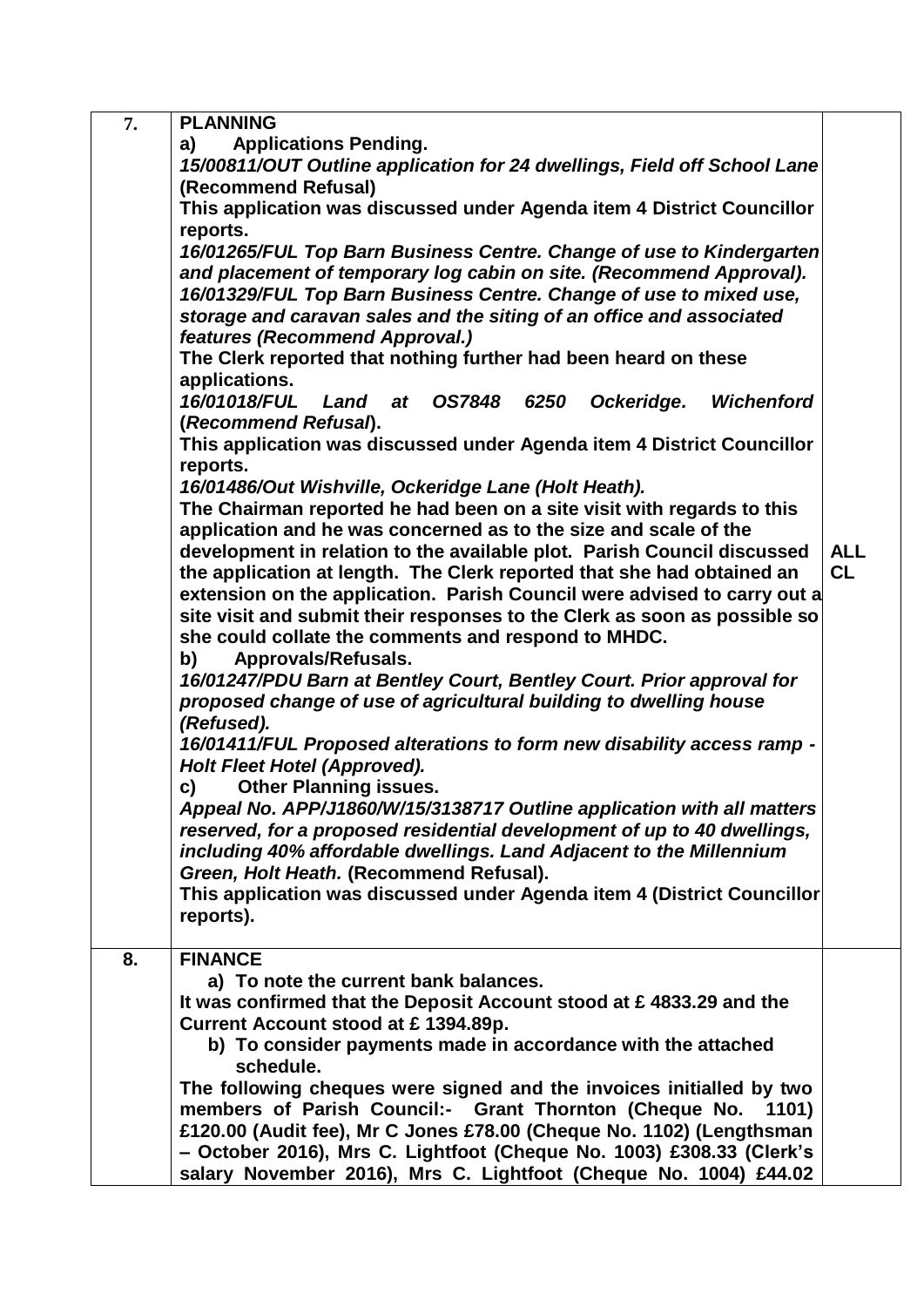|     | (Clerk's expenses - November 2016), City signs (Cheque No. 1005)           |           |
|-----|----------------------------------------------------------------------------|-----------|
|     | £48.00 (Defibrillator signs).                                              |           |
|     | c) To review the current spend against budget.                             |           |
|     | Parish Council noted the actual spend against budget. The Clerk advised    |           |
|     | that Parish Council were still awaiting the VAT reclaim and Transparency   |           |
|     | grant funding.                                                             |           |
|     | d) Discussion of the 5 year budget projection and discussion and           |           |
|     | approval of Precept for 2017/18.                                           |           |
|     | The Clerk presented the 5 year budget projection and the proposed          |           |
|     | precept for 2017/18. After some discussion the figures were agreed with    |           |
|     | a 2% increase from the previous year setting the precept at £10359.00 for  |           |
|     | 2017/18. The Clerk was asked to type up the figures for the Chairman to CL |           |
|     | sign and submit them to MHDC.                                              |           |
|     |                                                                            |           |
| 9.  | <b>CORRESPONDENCE FOR INFORMATION</b>                                      |           |
|     | The Clerk reported all correspondence of note had been circulated          |           |
|     | prior to the Meeting.                                                      |           |
|     |                                                                            |           |
| 10. | CLERK'S REPORT ON URGENT DECISIONS SINCE THE LAST                          |           |
|     | <b>MEETING</b>                                                             |           |
|     | a) Christmas activities.                                                   |           |
|     | Parish Councillor Mrs G. Wotton reported on the following events.          |           |
|     | Christmas in the Village. 6 December 2016. 7.00pm Holt Village             |           |
|     | Hall.                                                                      |           |
|     | Sparkles Christmas tree competition and service. 17 <sup>th</sup> December |           |
|     | 2016. 4.00 - 6.00 pm St Martins Church, Holt.                              |           |
|     | The Chairman reported the Santa and his sleigh would be visiting the       |           |
|     | village on 18 December 2016. The Clerk was asked to produce some           | <b>CL</b> |
|     | posters.                                                                   |           |
|     | The Chairman further reported that the Christmas tree needed pruning       |           |
|     | and topping and further trees in the vicinity of the tree needed pruning.  |           |
|     | The Clerk was asked to pass an e-mail to the Chairman confirming           | <b>CL</b> |
|     | none of the trees on this piece of land were subject to a tree protection  |           |
|     | order.                                                                     |           |
|     | b) Approval of Meeting Dates for 2017.                                     |           |
|     | The meeting dates for 2017 were approved by Parish Council and the         | <b>CL</b> |
|     | Clerk was asked to book the village hall.                                  |           |
| 12. | <b>COUNCILLORS REPORTS AND ITEMS FOR FUTURE AGENDAS</b>                    |           |
|     |                                                                            |           |
|     | • Village Hall fencing.                                                    |           |
|     | It was noted that the black fencing was difficult to see at night.         | <b>PW</b> |
|     | The Chairman agreed to purchase some reflective tape for the               |           |
|     | gateposts.                                                                 |           |
|     | Drain clearance.                                                           |           |
|     | The Clerk was asked to report the drain outside Cherry Tree                | <b>CL</b> |
|     | Cottage was blocked and the road was flooding.                             |           |
|     | Bench in bus lay-bye.<br>٠                                                 |           |
|     | Parish Councillor Mr P. Mobbs reported that the bench in the bus           |           |